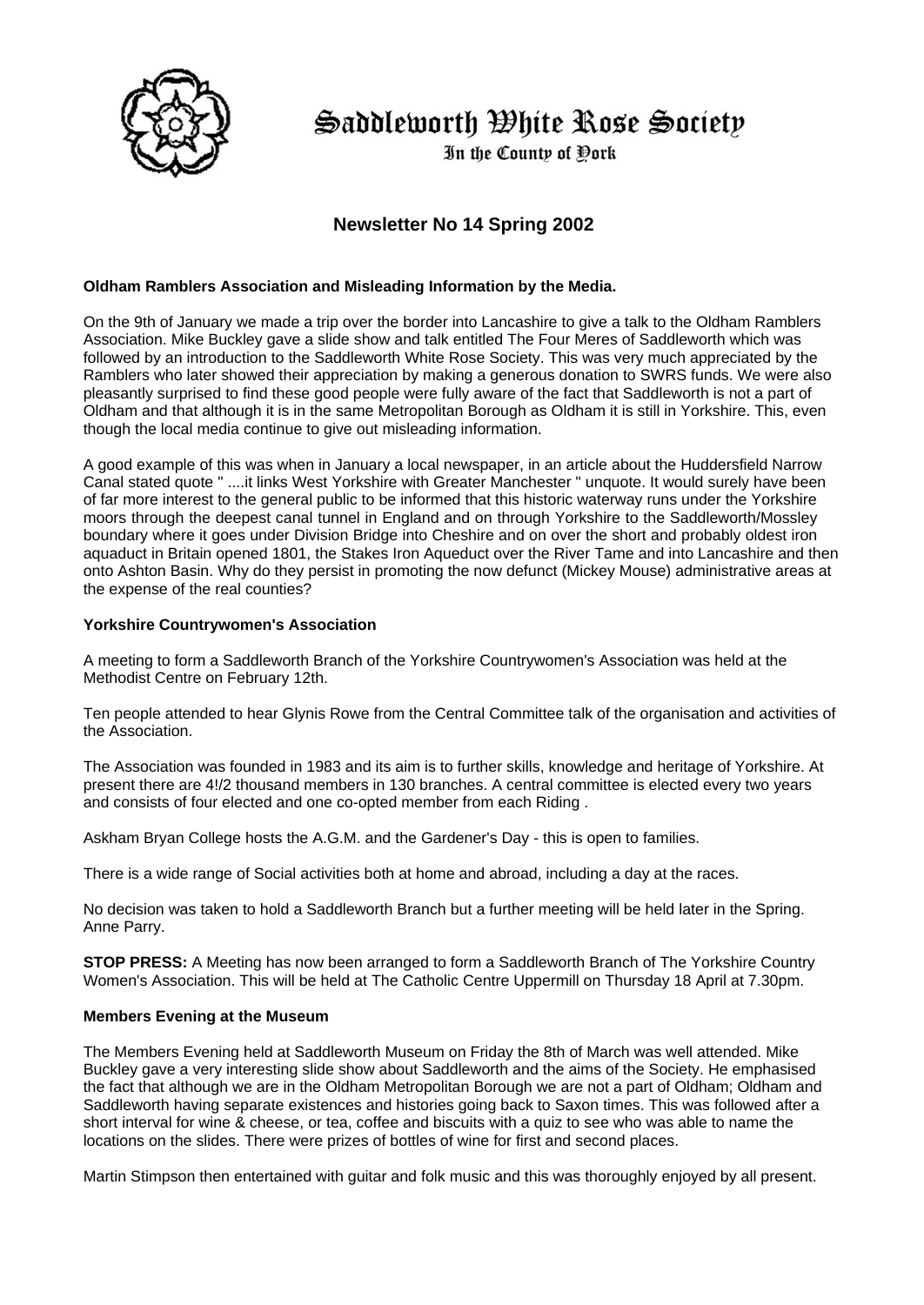# **The Revival of The Mossley Mayors Ball**

It was a privilege and an honour to be present at the Mossley Mayor's Ball on 2nd March 2002 and also to represent the White Rose Society.

The Ball was a huge success and was held at the George Lawton Hall, Mossley. The last Ball was held some twenty eight years previous, may it once again become an annual event. In 2003 it will be held on 1st March at the same venue.

The Mayor and Mayoress, Roy and Ann Etchells were in attendance. Roy proudly wearing the Mossley Mayoral chain of office donated recently by Miss Rhona Cattrall in memory of her late partner Mr Lawrence Broadbent This has replaced the previous chain of office which was stolen.

Dancing non-stop was to the Wally Mackenzie Orchestra and an enjoyable meal was by John Greaves caterers of Mossley.

Richard Darlington spoke on Emmaus and mentioned Terry Waite who is going to receive a pair of size fourteen clogs! when he visits Uppermill on the 6th April this year. The clogs are coming by canal boat from Hebden Bridge Terry Waite will be signing his book "Travels with Primate".

As at the 6th of March 2002, one thousand four hundred and sixty pounds has been raised in connection with this event for Francis House Children's Hospice of Didsbury which is the Mayor's chosen charity.

> *Marjorie Edwards Representative for the White Rose Society.*

# **A Happy Event for the Bradbury Family**

In the "Autumn Newsletter" we were deeply saddened to report the passing of friend and long time member Gordon Bradbury. This time we are delighted to report an addition to the Bradbury family. Gordon's son Andrew and his wife Josie are the proud parents of daughter Casey Hal! born 14th March 2002 in Malta where the couple live. Alan and Josie are family members of SWRS and we send them our congratulations and best Wishes.

#### **Mrs Barbara Foster ne'e Shaw**

We are deeply sorry to hear of the death of Mrs Barbara Shaw on the 10th of March 2002, a long time member who lived in Nottinghamshire but was originally from Uppermill. Our condolences go to all her family and many Friends.

#### **A Letter to The Mayors Office**

After several complaints received from SWRS members, and others, it was felt necessary to write to the Mayor of the Metropolitan Borough asking that the title of the Administrative Authorities magazine "The Oldhamer" be changed. We feel that this title is not acceptable to Saddleworth people. The administrative authorities and the local media seem intent on imposing a common identity of their choosing on all parts of the Borough.

# **SWRS Transports Terry Waite's Clogs**

We were honoured and privileged to be invited by the Mayor of Mossley, Cllr. Roy Etchells to take part in the transportation of Terry Waite's clogs by canal boat on the 2nd of April. These began their journey at walkley's clog factory at Hebden Bridge and came by canal to Diggle Tunnel End where they were handed to the Mayor of the Metropolitan Borough, Cllr Christine Wheeler aboard the canal boat "Saddleworth Rose" for transportation through this part of Yorkshire, down the Diggle Flight to the Navigation Inn at Wool Road, Dobcross where they were handed to the Landlady Mrs Pauline Matley to be put on display.

After the handing over ceremony at Diggle Tunnel End Cllr Wheeler had to leave to attend another engagement but the Mayoress of the Metropolitan Borough, Mrs Hopkinson, the Mayor and Mayoress of Mossley Cllr. and Mrs Etchells and the Chairman and Chairman's Lady of Saddleworth Parish Council, Cllr and Mrs Angove all traveled aboard Saddleworth Rose to the Navigation, with Mayor Roy Etchells and Chairman John Angove proving to be first class Lock Keepers.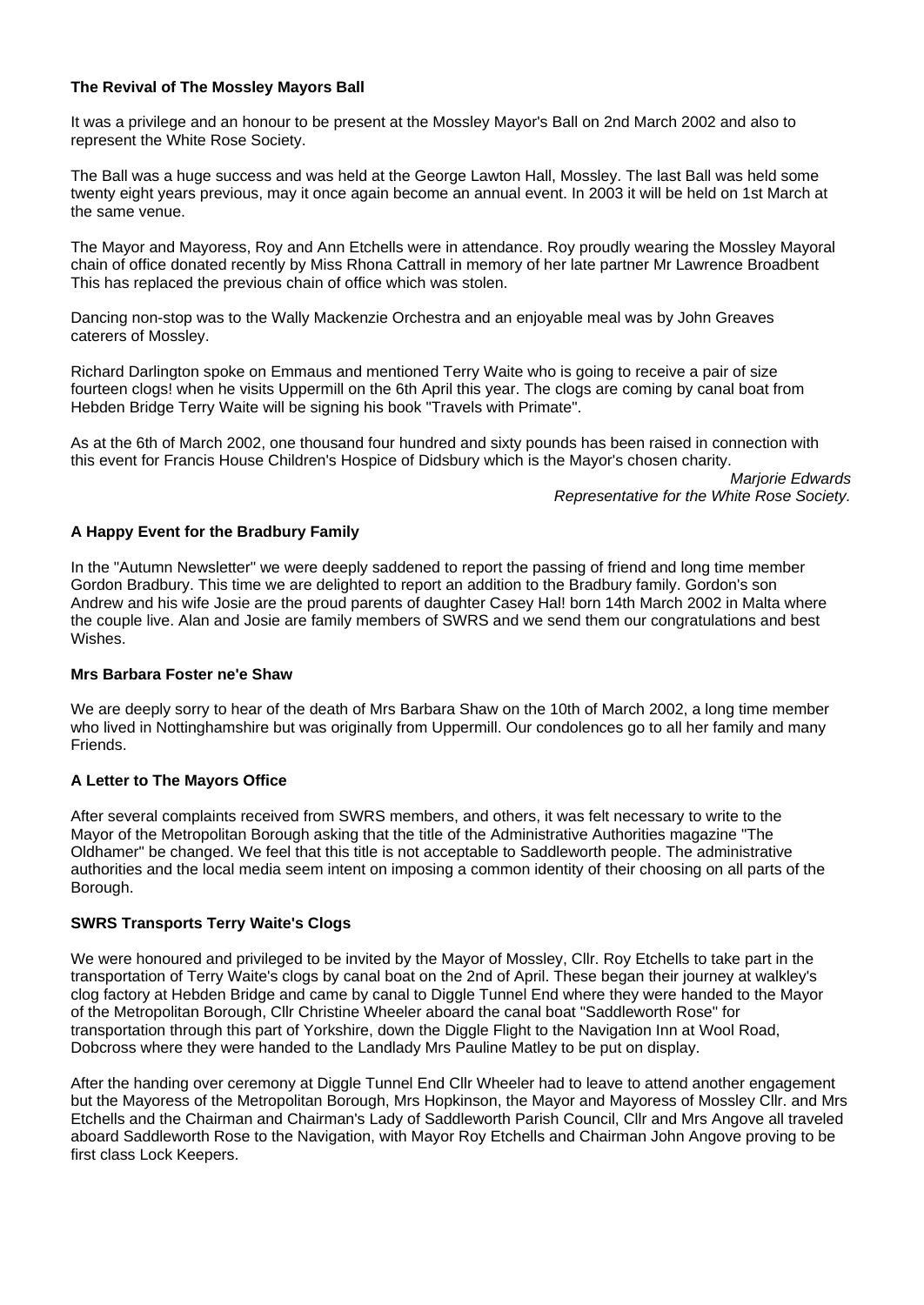

*Crew of the Saddleworth Rose in Navigation Inn*

#### **Saddleworth Boundary Walk**

On the Bank Holiday weekend of June 29th and 30th the Society plan to hold a Saddleworth Boundary Walk. This had been planned last year but fell victim to the Foot and Mouth outbreak.

We are being supported in this venture by Saddleworth Parish Council and the Saddleworth Historical Society. To support the walk the Historical Society will be staging a talk by Mike Buckley on Wednesday 8th May entitled "Meres, Merestones and Markers: One Thousand Years of the Saddleworth Boundary". The walk will be a sponsored event and we hope to raise funds for the Saddleworth Parish Council Chairman's charity.

The first day will be a comfortable walk from Stanedge along the Pennine Way to Readycon Dean then along the Yorkshire/Lancashire boundary via Cherry Clough to Grains Bar, Strinesdale and Mill Bottom at Waterhead. Onwards then to Austerlands, County End, Thornlee, Mossley. From here the Saddleworth boundary follows the Yorkshire/Cheshire boundary along the canal to Royal George where the first day's exertions will come to an end. Weather permitting, views on this part of the walk are spectacular.

The Sunday will be more difficult and is largely over moorland. From Shadworth lane we will head along the Yorkshire/Cheshire boundary, over Noonsun to Alphin, Laddow Rocks and Holme clough Head where we will join the Pennine Way and cross the Isle of Skye Road back to Stanedge. Distances the second day are less, but the difficulty will depend on how dry the moorland is.

There is a lot to arrange to make this day a success. We are looking for two or three volunteers to help organise the event. Please contact Roy Bardsley if you would like to help.

#### **GREENFIELD**

The heath-clad mountain, the stupendous precipices, the murmuring stream, and the sheltered wood, all tend to render Greenfield.......a picturesque and pleasing retreat; and whether we visit it for a botanic ramble, or in search of pleasure, we shall find Nature in this valley will supply all our need........many a lovely scene; the rippling brook sparkling in the mid-day sun, and its surface occasionally broken by the ouzel or the kingfisher, the verdant canopy rustling in the breeze, the hum of birds and insects, and the fragrant perfume of the wild flowers and ferns, are delights which the lovers of nature and solitude will find in abundance here.

> *- Saddleworth Sketches by Joseph Bradbury 1871*